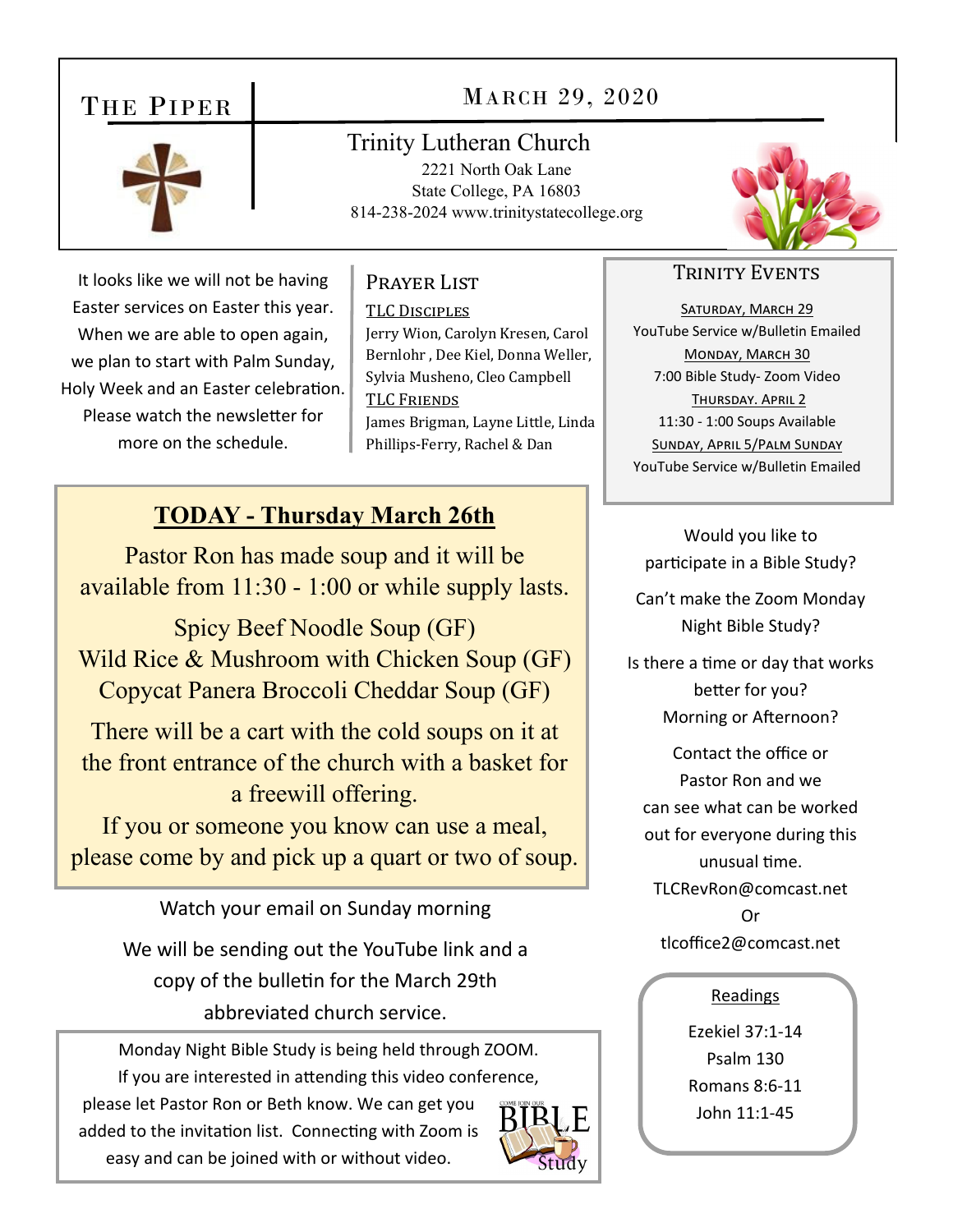As far as the Easter Flower orders go, I spoke to the Greenhouse

and they will provide flowers to us when we are able to be back in the building. Tulips may



not be available but Mums, Hydrangeas and Geraniums will be.

Please bear with us as we all work through the changes and unusual conditions of this "shelter at home" time.

We will get through this and be glad when we can all be together again.

Pastor Ron is looking to make Soups again for pick up next week on THURSDAY, APRIL 2nd from 11:30 ‐ 1:00 or while supply lasts.

> Hot & Sour Shrimp Soup Baked Potato & Bacon Soup Country Fish Chowder



The soups again will be on a cart at the front entrance to the church with

a basket for a freewill offering. Please remember your neighbors who may not be able to get out and take a quart of soup to them as well.



BRIDGE OF HOPE is sƟll working to fulfill their mission to end family homelessness in Centre County.

Last month, they welcomed a new family to their program, just as the COVID19 started spreading. The family is a single mother and 3 children, 4 and under in State College.

They are looking for Neighboring Volunteers to help but there are a few requirements:

Be a professing Christian, in any tradition. Complete 4‐5 hours of ON Line Neighboring Volunteer

**Training** Complete background clearances ‐ on line Join a virtual Neighborhood Launch Party Interact with the family through phone calls, text, video chat, meal & supply drop off Prefer if living in State college or close by, as proximity is important Interested: Contact 814‐238‐HOPE or Tirzah.boh@gmail.com Tirzah Gibboney, Director